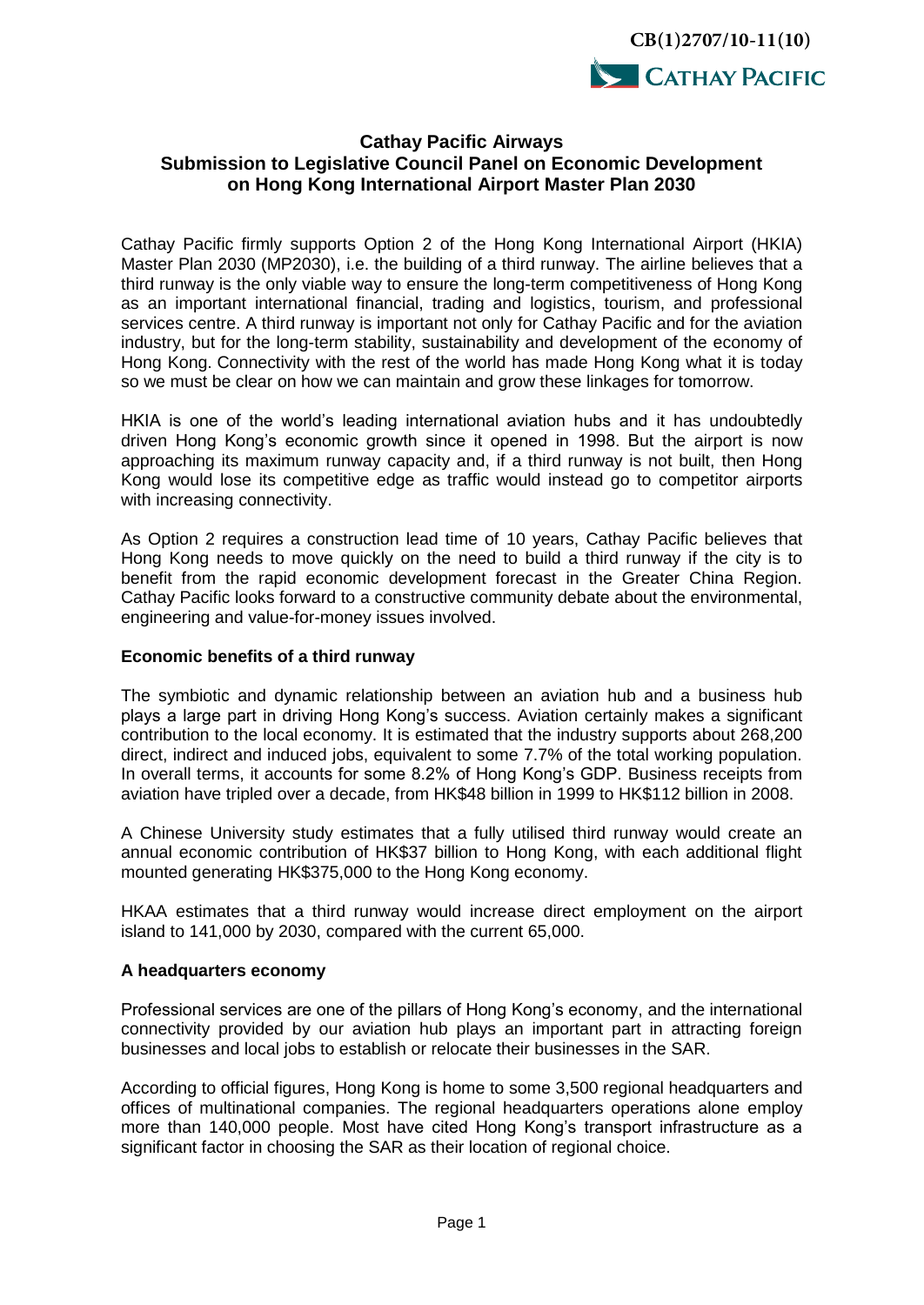

Our convenient, efficient, award-winning airport which is home to 95 airlines serving 160 destinations provides such quick and easy access to all the parts of the region or, indeed, the rest of the world that any multinational may wish to reach. More than half of the regional headquarters based here engage in trade or wholesale or retail businesses. A quarter of them are involved in professional, business and education services and finance and banking.

## **Growing competition**

Since HKIA opened, the aviation industry within the region has seen a dramatic change. There are now more airlines providing a greater number of flights from a growing number of airports. Hong Kong faces growing competition from other rapidly developing hubs.

In Bangkok, a third runway is expected to be built at Suvarnabhumi by 2016. In Singapore, authorities have planned for the future expansion and development of Changi Airport infrastructure. In Taipei, Taoyuan airport authorities plan to renovate its 30-year-old Terminal One and are planning to add a third terminal. In Seoul, Incheon International Airport will have its second passenger terminal by 2015 together with its expanded cargo terminal. It will have five runways by 2020. In Mainland China, airports in Guangzhou, Shanghai and Shenzhen are planning third, fourth and even fifth runways.

The growing competition from other hubs and the runway capacity constraints at HKIA make investment in a third runway an urgent requirement if HKIA is to retain its preeminent hub status.

### **Current constraints**

HKIA is a victim of its own success. The current two runways at the airport will be saturated within the next seven to nine years – 15-20 years ahead of its original blueprint forecast of 2040. The airport already faces a fundamental challenge regarding runway capacity. The existing runways are already so heavily used through most of the operating day that finding take off and landing slots for additional flights is increasingly difficult.

Cathay Pacific is encouraged that runway movements at HKIA would be gradually increased to 68 per hour by 2015. However, when set against the 7% annual growth rate at HKIA over the last decade to 2007, and taking into account the sharp reversal experienced as a result of the current global recession, HKIA would be fully slot constrained throughout the day by 2018 according to the Chinese University study. The airport would reach its capacity before a third runway could be built and commissioned.

## **Maintaining the existing two-runway system is not a viable alternative to a third runway**

HKIA is approaching its practical maximum runway capacity. The airport handled 306,500 total flight movements in 2010, compared to its runway design capacity of 360,000. HKAA expects air traffic demand to reach 602,000 flight movements per year by 2030. Such demand is beyond the runway capacity of the airport's two-runway system.

Option 1 of the HKIA Master Plan 2030 requires further investment in terminal and apron facilities. This would enable the airport to handle a practical maximum capacity of 420,000 flight movements per year. But this would only meet the estimated demand for air services in the medium term.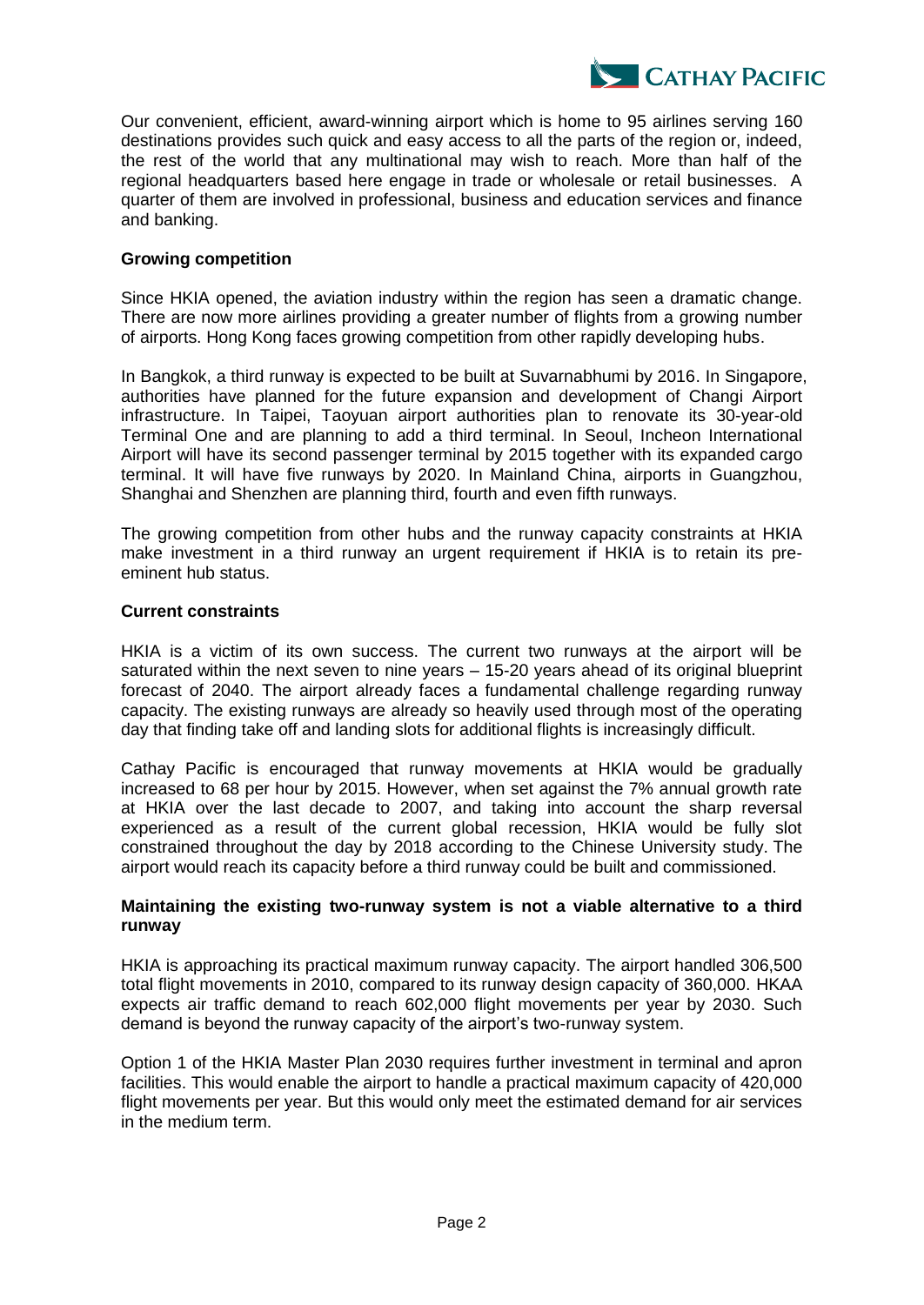

In short, Option 1 is at best an expensive stop-gap solution that would only provide shortterm relief but with a longer-term impact that would result in the Hong Kong economy losing its competitive edge to its regional rivals and stifle long-term growth opportunities.

On the other hand, a third runway would be able to handle a practical maximum capacity of 620,000 flight movements per year. This would meet and go beyond the traffic demand forecast of 602,000 in 2030.

Cathay Pacific agrees with the HKIA Master Plan's assessment that adopting Option 1, then reverting to Option 2 would be wasteful as part of the infrastructure built under Option 1 would have to be taken down under Option 2. Furthermore, any delay in implementing Option 2 would mean that the HKIA capacity would be exhausted before the third runway is built.

### **HK-Shenzhen airport rail link not a viable alternative to a third runway**

Cathay Pacific welcomes the commitment by the Hong Kong Government to cooperate further with neighbouring cities in the PRD and the urgency it places on the need for various major cross-boundary infrastructure projects, including the HK-Zhuhai-Macau Bridge and the Guangzhou-Shenzhen-HK Express Rail Link.

The airport rail link to Shenzhen can, however, never provide an effective substitute for the operation of passenger services to primary and secondary points on the mainland from HKIA itself. Passengers to such points will always travel via an air hub which can offer such connections – thus it is vital that they are provided from HKIA.

Shenzhen airport will have its second runway in operation by the second half of 2011, but according to its own passenger demand forecasts it will be experiencing capacity constraints by 2019, around the same time as HKIA. Relying on Shenzhen airport instead of building a third runway at HKIA is not a viable option. Having additional runways in both Hong Kong and Shenzhen will not be a duplication of infrastructure if the latter does not have the capacity to act as an alternate airport to HKIA.

A rapid rail connection between HKIA and Shenzhen airports would best serve the passengers destined for tertiary points on the mainland which are not linked by air to either Hong Kong or, vitally, to the other regional hubs. This equally applies to mainland passengers from tertiary cities wishing to fly to international destinations via the HKIA hub. This is its inter-airport cooperative value – although of even greater value is its provision of easy access through intermediate stops for passengers traveling between HKIA and the PRD area. The rail link would thus provide some transport benefits but would not remove the urgent need to plan for a third runway at HKIA.

Equally, a rapid rail link cannot provide a suitable cargo link. The value of Hong Kong as a cargo hub is in the consolidation of cargo that relies on a single inbound and outbound hub combined with free port status. Splitting cargo operations would add complexity and cost, and result in the fast erosion of Hong Kong's current status as the world's numberone air-cargo hub.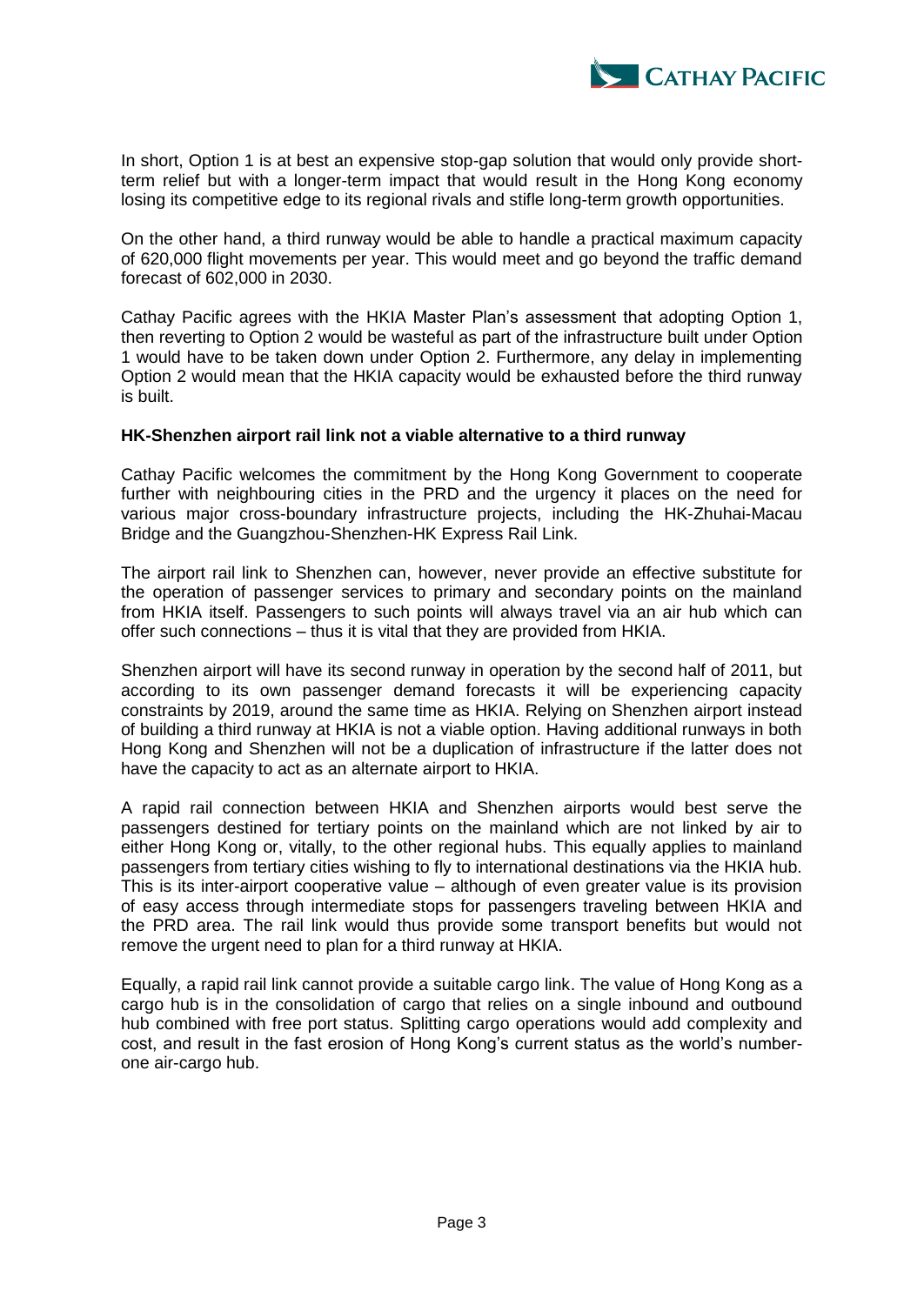

#### **Directing traffic to other PRD airports is not a viable alternative to a third runway**

It has been suggested that Hong Kong collaborate with one or more of the other four airports in the PRD to obviate the need for a third runway at HKIA. There is one major complication in developing such a link: Hong Kong and Shenzhen are not part of the same administrative region. They have separate governments; separate administrative systems (including different currencies); separate border controls; different immigration requirements; different air services agreements; different airport operators/stakeholders; and different designated and operating airlines. None of these things can be simply "traded" across the legally defined boundary – in fact, the Hong Kong SAR Basic Law defines this separation very clearly.

Even if the Basic Law was not a complicating factor, other attempts to link airports elsewhere in the world – even linking two airports within the same metropolitan area – have not proved successful. In London, for example, Heathrow and Gatwick do not operate as one airport and transfer traffic between the two is almost non-existent. In Montreal, the attempt to link Mirabel and Dorval also failed. The former is now a white elephant. In the US, both New York and San Francisco have been unable to generate transfer traffic between the major airports in each city.

Even if the challenges outlined above could somehow be resolved, there's no reason to think that the other PRD airport hubs would surrender their runway capacity to Hong Kong. All of the PRD airports are in competition and this is good for passengers and other users.

#### **Cooperation with other PRD airports**

The competition among PRD airports mentioned above does not necessarily exclude cooperation on many fronts. Cathay Pacific supports the Hong Kong Government, CAD and HKAA in working closely with mainland authorities to increase the capacity and efficiency of the PRD airspace through better coordination. A coordinated approach to airspace and air traffic management is crucial if HKIA is to operate efficiently as a hub.

However, directing traffic to other airports in the PRD region can never be a practical substitute for a third runway. As an international financial centre, logistics hub and prime travel destination, Hong Kong needs to have its own airport with sufficient capacity to provide for the city's economic growth. Even with better coordination among PRD airports, runway capacity is still very much an urgent issue that needs to be addressed.

### **Strengthening the HK hub**

To be an effective hub, HKIA needs to accommodate both large aircraft and smaller feeder aircraft. A mix of narrow-bodied feeder aircraft allows access to a broader choice of onward destinations. Without such options, passengers would travel via other regional hubs instead and the Hong Kong hub would wither. The world's great hub airports - London Heathrow, Frankfurt, New York JFK and so on - all have extensive feeder operations at the same airport.

### **Summary**

To serve Hong Kong's best interests, a third runway at HKIA needs to be built – and it's important that all stakeholders, including airlines, should be deeply involved in the process. HKIA should not allow its strategic strength to be undermined by a failure to provide the necessary runway infrastructure.